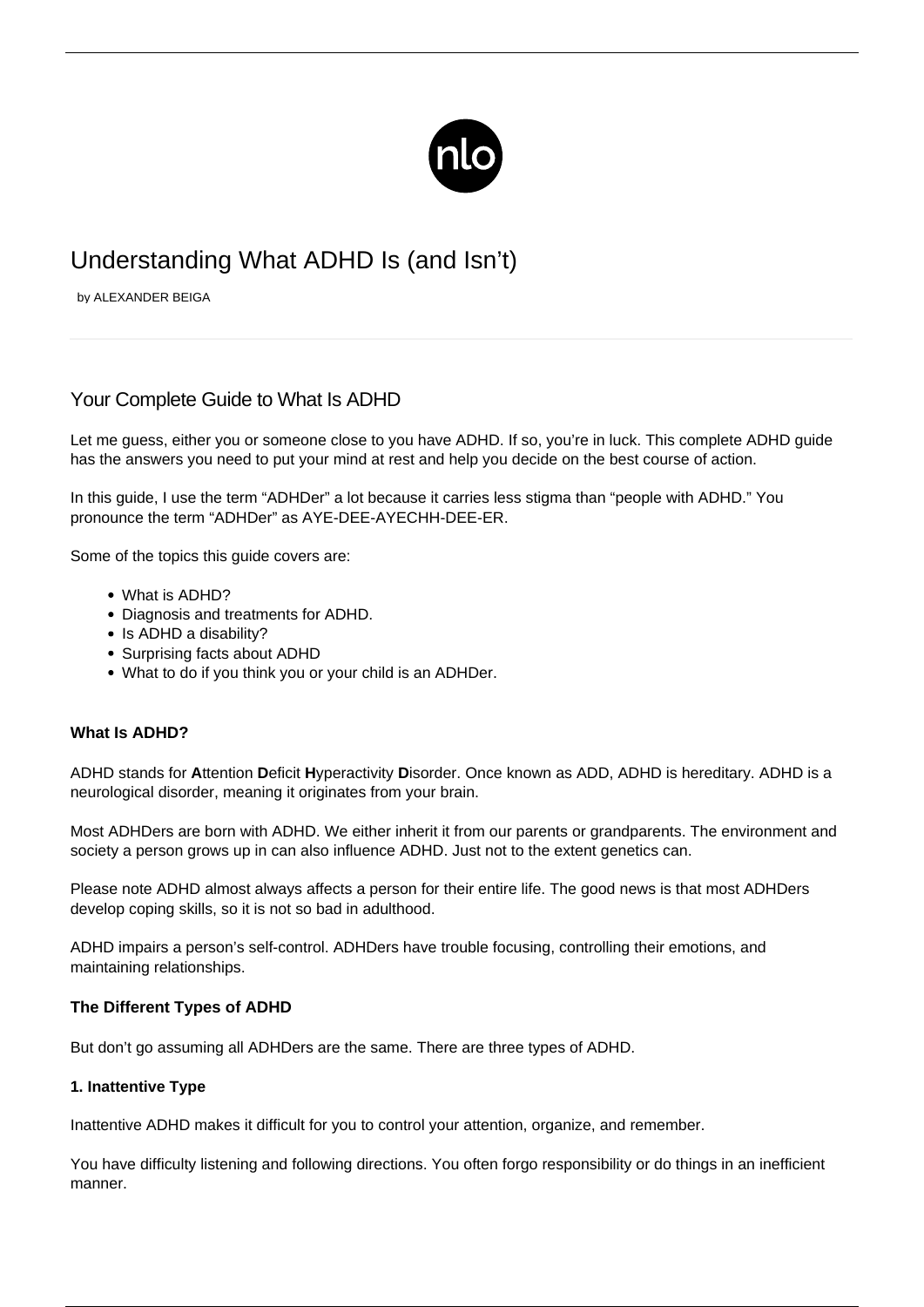You are usually late to meetings or school. You don't get much done with the time you have, which makes doing school work or "adult" work harder.

You forget about mundane things, like where you put your phone or your car keys. Short-term memory problems are common with all types of ADHD and especially noticeable with this type.

# **2. Hyperactive-impulsive Type**

Someone with this type of ADHD struggles with self-control. They move around a lot and blurt things out, for better or worse.

On the hyperactive side, they feel the need to move around. They talk a lot. On the impulsive side, they hardly ever think before they say or do.

This can be the most self-destructive type of ADHD.

# **3. Combination Type**

You get diagnosed for this type of ADHD when you exhibit at least six or more symptoms of both inattentive and hyperactive-impulsive ADHD. (12+ symptoms total.)

#### **How Is ADHD Diagnosed?**

Not easily. It takes time, especially if you are an adult.

While we are on the subject, ignore any myths you might hear about ADHD. For example, you may have heard males have ADHD more than females. We know for a fact males and females have ADHD at almost equal rates.

To get an ADHD diagnosis, you will need to see a specialist. Most "regular" doctors don't have the time or training to diagnose ADHD.

Whoever you choose to see will determine if you have at least six [symptoms of ADHD.](/adhd-symptoms/) They will need to review your medical history, so have it ready.

Some examples of ADHD symptoms include:

- Fidgeting
- Forgetfulness
- Difficulty resisting impulses
- Challenges with socialization
- Daydreaming/Lack of focus
- Communication problems

Every specialist has their own way of doing things. However, ADHD can be mistaken for other disorders like autism or dyslexia. So expect lots of screening to prevent misdiagnosis.

Don't expect to get an ADHD diagnosis from one doctor's visit.

Next page: ADHD treatment options and more.

# **ADHD Treatment Options**

You can treat ADHD with medication and therapy. Sometimes all these treatments run together. I'll explain each treatment type below.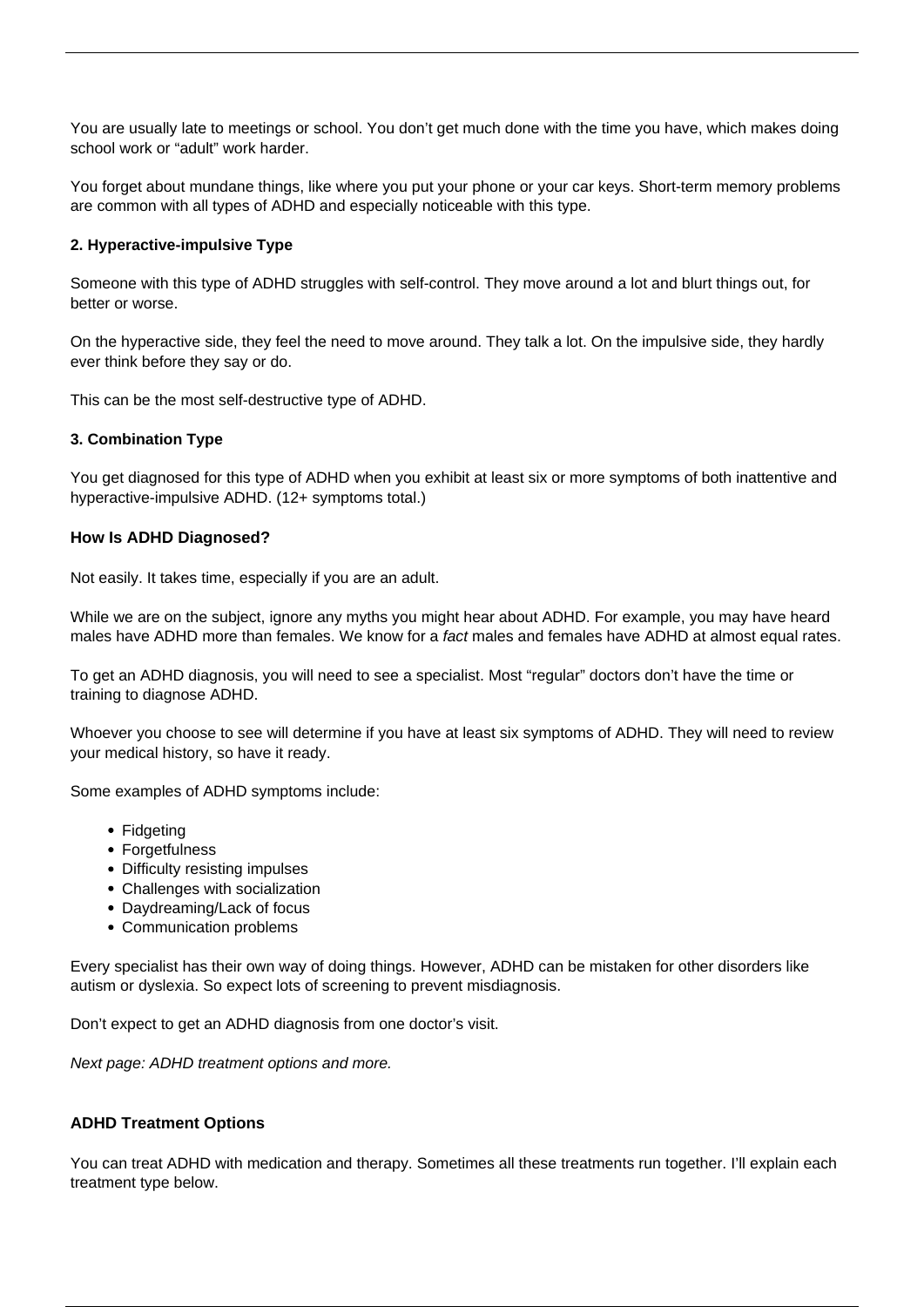Note that most research for treating ADHD focuses on children. But whether you are a child or an adult, you can find a treatment that meets your needs.

# **Stimulant Medications**

These medications increase the amount of dopamine in your brain. The more dopamine you have, the easier it is to focus, be happy, and sustain attention.

Medication is by far the most effective and simple way to treat ADHD. Expect a few test runs to see what dosage and which medication works best for you.

Common side effects of stimulant medications include:

- Anxiousness
- Increased irritability
- Weight loss
- Upset stomach
- A headache
- Trouble sleeping
- Dry mouth
- Higher blood pressure

Rare side effects of stimulant medications include:

- Seeing or hearing things
- Allergic reaction
- Suicidal thoughts

If you choose to use medication, remember that pills don't teach skills.

#### **Behavior Therapy**

Behavior therapy aims to turn bad behavior into good behavior. It also helps develop good behaviors you may be lacking.

Behavior therapy helps you set measurable goals and create routines. It works wonders when you use it alongside medication.

#### **Eat and be Healthy**

Having a [healthy diet reduces ADHD symptoms](/adhd-diet/) and improves your life.

Eat fruits, veggies, and whole grains. Also, drink at least 8 cups of water per day and make sure you go to sleep on time.

Be sure to avoid:

- Processed food
- Fast food
- Food coloring
- Soda

# **Support Groups**

Support groups are a great way for you to connect with others who are facing similar issues.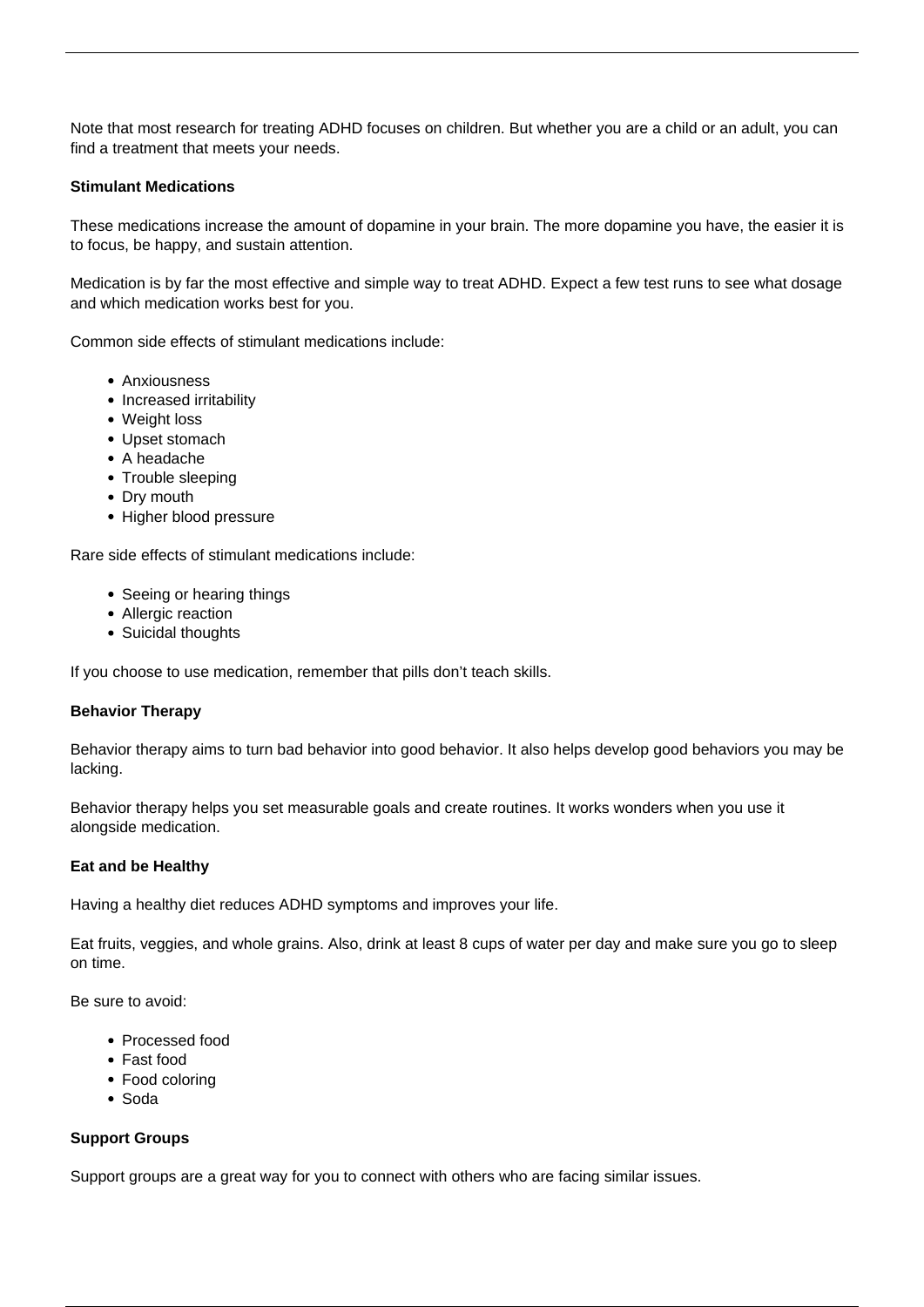At a support group, you exchange ideas and solutions. In the process, you can make new friends and receive emotional support. It's like therapy, but free. You can find support groups online or in your community.

# **Pets Therapy for ADHD**

Whether you're a child or an adult ADHDer, a pet can give you priceless emotional and mental support. And if you're not a pet person, that's too bad because the mental benefits of having a pet are indisputable.

Studies show having a pet results in:

- Lower cholesterol
- Lower blood pressure
- Decreased levels of stress
- Reduced anxiety and depression
- Overall improvement in mental health.

Cats and dogs are good. Although most dogs are not as smart as cats, they tend to love harder. Dogs and cats don't criticize, judge or voice their opinions. And best of all they will cuddle up next to you even if you haven't taken a shower for a while.

# **Is ADHD a Disability?**

Not in most cases.

An ADHD diagnosis alone will not qualify someone for disability benefits.

Under the Individuals with Disabilities Education Act (IDEA) an individual with ADHD may be considered disabled if they meet certain criteria.

#### **The ADHD Disability Criteria:**

You have to prove you have all three of the following symptoms:

- 1. Marked inattention
- 2. Marked impulsiveness
- 3. Marked hyperactivity

You also have to prove you have at least two of the following conditions because of ADHD:

- 1. Impaired cognitive/communication function
- 2. Impaired social functioning
- 3. Impaired personal functioning

You will most likely need documentation from your physician, employer, and/or school teacher to meet the criteria.

Next page: ADHD and co-existing disorders, and facts about ADHD.

# **ADHD and Co-existing Disorders**

More than two-thirds of ADHDers have a co-existing disorder. Any disorder can co-exist with ADHD, but certain disorder occurs more often.

# **Oppositional Defiant Disorder (ODD)**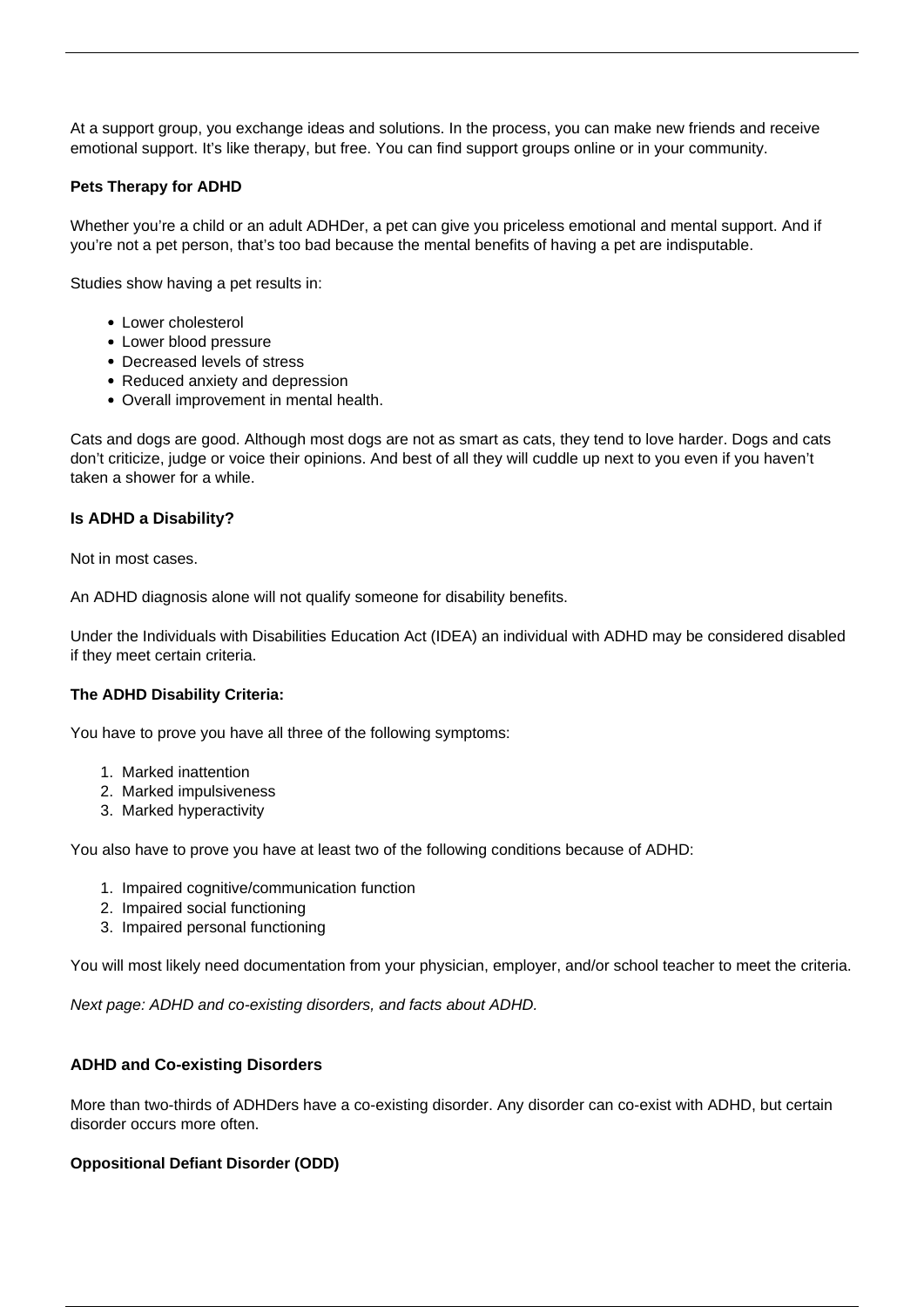ODD is a disruptive behavior disorder.

Those who have ODD show patterns of anger and irritability. Most children go through a phase where they are defiant. This makes it hard to recognize ODD.

According to CHADD, a national resource for ADHD, up to half of all ADHD children have ODD. The good news is children can outgrow ODD with patience and discipline.

Adults can have ODD as well.

### **Learning Disorders**

Up to 50 percent of those with ADHD have a coexisting learning disorder, dyslexia being the most common.

Dyslexia makes it challenging to learn how to read and recognize words. Children with dyslexia often fall behind in academics and general knowledge in comparison to their peers.

#### **Mood Disorders**

About 38 percent of adults ADHDers have a mood disorder. The most obvious symptom of a mood disorder is sudden changes in mood for no apparent reason.

#### **Depression**

- 14 percent of children with ADHD have depression.
- 47 percent of adults with ADHD have depression.

As someone with ADHD, I can't say I'm surprised with these numbers. Being happy isn't easy in a world where everyone's "normal" is different from your own.

# **Anxiety Disorder**

Up to 30 percent of children ADHDers and up to 53 percent of adult ADHDers have an anxiety disorder. People with anxiety over-worry about problems.

We all experience anxiety. But if you continue to feel it for weeks or even years on a daily basis, you may have an anxiety disorder.

#### **Tourette Syndrome**

About 7 percent of those with ADHD have Tourettes, but 60 percent of those with Tourette syndrome have ADHD.

Symptoms of Tourette syndrome include involuntary movement and speech.

Most people know about Tourettes because they saw it on TV. Contrary to popular belief, most cases of Tourette syndrome are so mild they go undiagnosed or are mistaken for something else.

# **10 Surprising Facts About ADHD**

#### **1. ADHD Can Have Advantages**

People with ADHD have a unique superpower that allows them to enter an intense state of mental focus. We call it [hyperfocus](/hyperfocus-adhd/).

This power is very useful in the hands of an entrepreneur, athlete or self-employed person.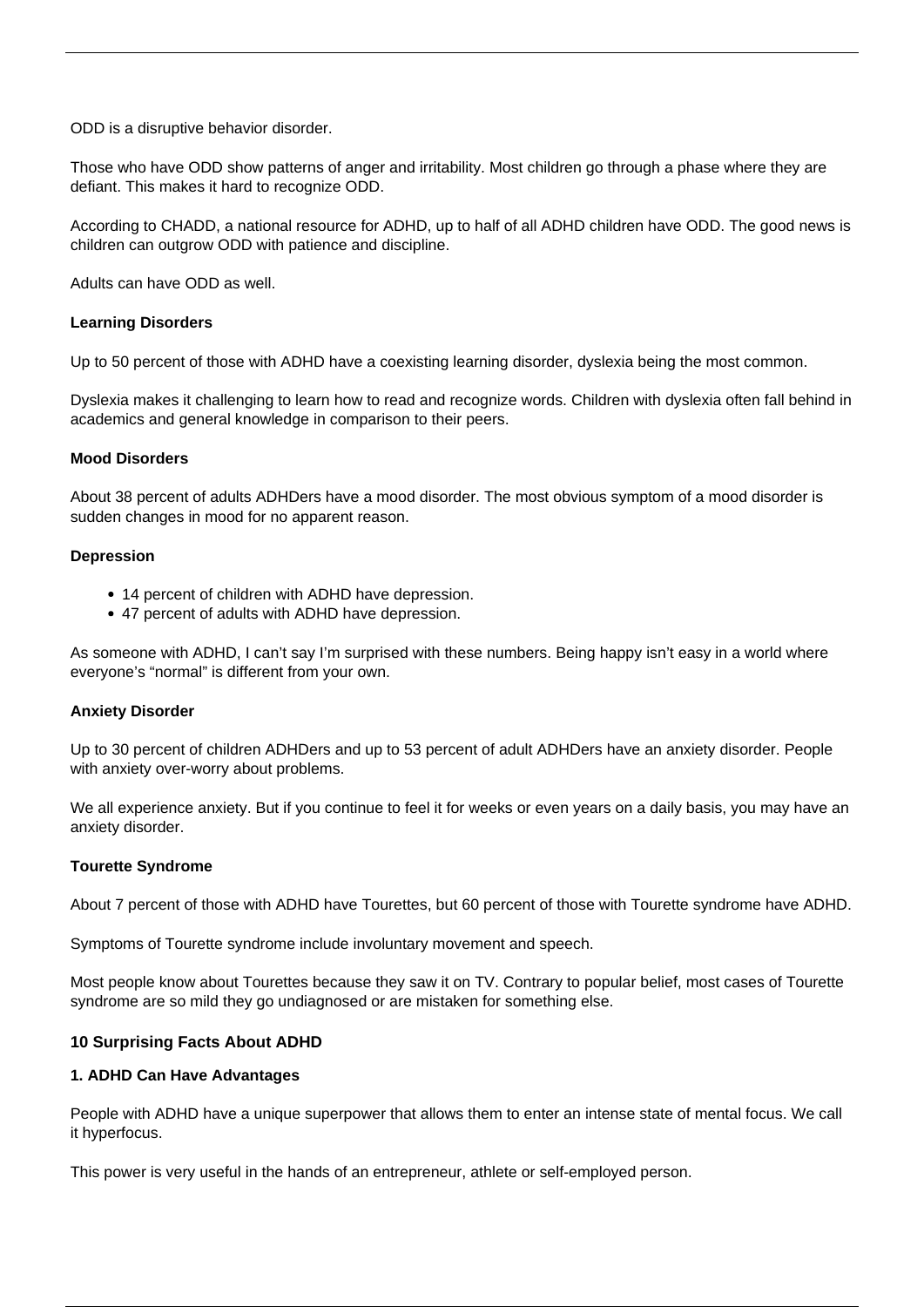Here's proof to back that claim up:

- Richard Branson founded a billion dollar company. He has ADHD.
- Serena Williams is a tennis world champion. She has ADHD.
- Michael Jordan is a living legend on and off the basketball court. He has ADHD.
- David Neeleman founded JetBlue Airlines. He has ADHD.
- Michael Phelps has won gold medals in the Olympics. He has ADHD.
- [Emma Watson](/celebrities-with-adhd/) starred as Hermione in Harry Potter. She has ADHD.

Don't get me wrong, many ADHDers don't use ADHD to their advantage. But that's because those people are fighting against ADHD instead of embracing who they are.

# **2. People With ADHD Have Amazing Qualities**

- **Gumption:** ADHD people are known for not being able to focus… on boring stuff. But when it comes to stuff they find interesting, challenging, curious, or urgent, they will pour their mind and body into it.
- **Creativity:** ADHDers lose focus when they get bored, so they often daydream for fun. This helps them make connections (whether by accident or not) others wouldn't dream of, literally. People say creativity is a symptom of ADHD. I believe ADHD is a symptom of creativity.
- **A sense of humor:** The funniest people you know are those who suffer the most on the inside, where you can't see. The average person with ADHD fits that description. .
- **Unique perspectives**: People with ADHD are often objective. Because of this, they look at situations from multiple angles. Maybe it's because ADHDers are by default set apart from everyone else.
- **Pragmatic:** Having ADHD makes it easier for you to analyze situations and form connections. Inventors like Albert Einstein and Thomas Edison had symptoms of ADHD.
- **Tolerance:** Many ADHDers go through more than a "normal" amount of life struggles. They know as much about suffering as they do joy. This makes ADHDers good at connecting and empathizing with others.

# **3. ADHDers Don't Have Trouble Sustaining Attention**

There's a common misconception out there that people with ADHD can't focus on anything and their minds always wander. That's only half true (our minds do wander often.)

ADHDers can focus on things they like far better than anyone else who likes the same thing can. But what they really have trouble with is controlling their attention. There are 4 elements that glue ADHDers. (I'll explain those directly below.)

# **10 Surprising Facts About ADHD**

# **4. If You Want an ADHDer to Focus, You Better Involve These 4 Elements**

- Urgency (deadlines, due dates, now or never circumstances, rare chances)
- Interest (video games, books, passions, sports, etc.)
- Challenge (an actual challenge, or anything difficult)
- Curiosity (discovering a new interest, learning more about what they already like)

Without those 4 elements, all hope is lost when it comes to getting an ADHDer to sustain attention. All an ADHDer has to do is discover what area in life they feel those 4 elements and they will be able to thrive in it.

# **5. An ADHD Diagnosis Is Often a Misdiagnosis, Especially for Men**

There is a common myth about ADHD being a "boy" problem. I can say to you, with 100 percent certainty (in part thanks to several studies) that this is nothing more than a myth.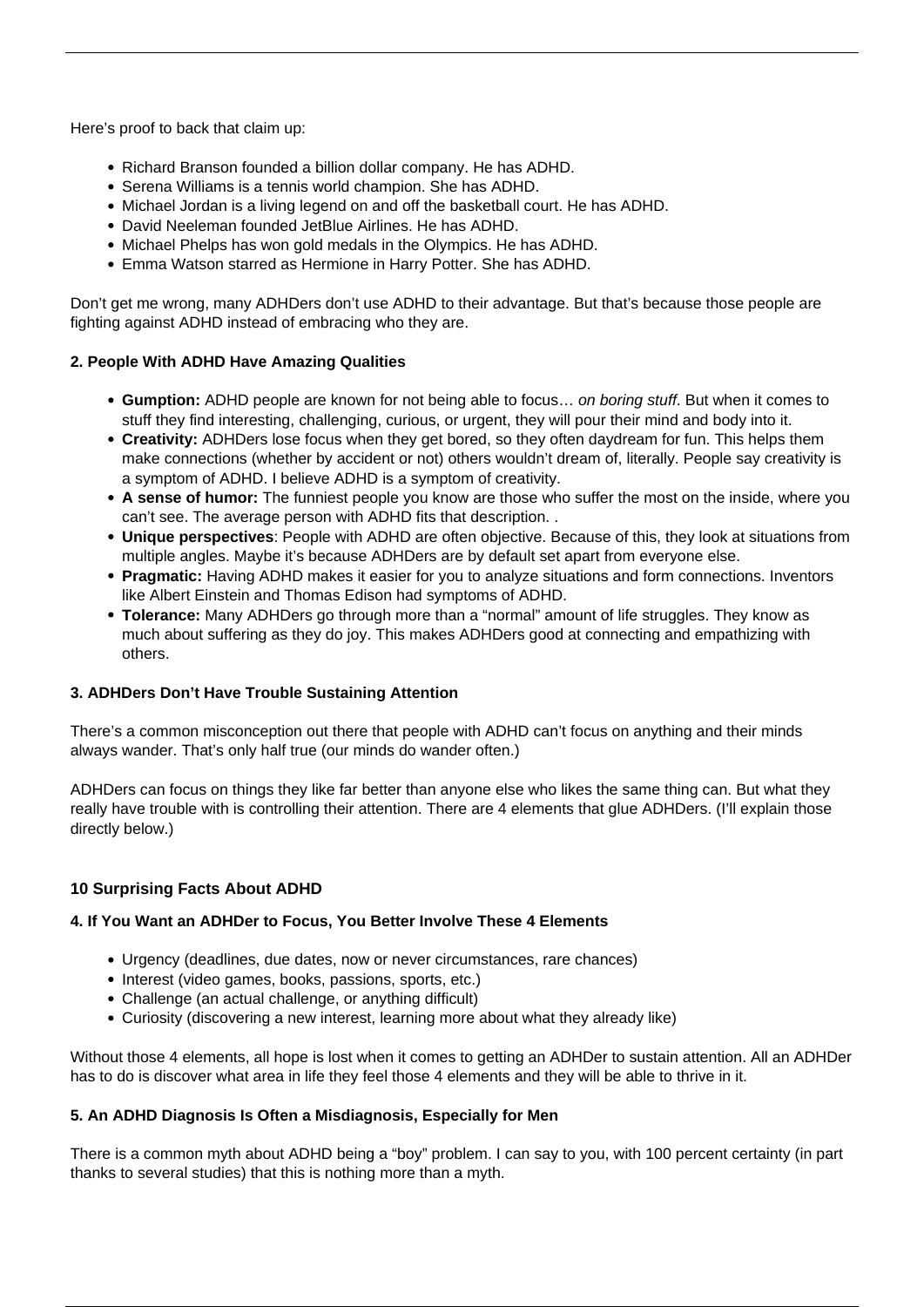Yet in the 21st century, males are still three times more likely to receive a diagnosis for ADHD than females. This is despite the fact that studies, cited at the bottom of this guide, show ADHD occurs equally in males and females.

The reason why ADHD is so often misdiagnosed is because there is still not much agreement in the medical community on how to diagnose it. And yes, even people with medical degrees can believe in common myths and stereotypes.

Always ask for a second opinion instead of "accepting" an ADHD diagnosis.

# **6. Between 5-11 Percent of the U.S. Population has ADHD**

The CDC says that 11 percent of American children, ages 4 to 17, have ADHD as of 2011. Other sources say 5 percent.

If you take the average of those two percentages, which is, 8 percent, about 20 million Americans have ADHD.

# **7. ADD and ADHD are the Same Condition**

If you didn't know, now you know.

The cause of ADHD is usually genetic. Most people inherit ADHD from their parents or grandparents. If you as a parent have ADHD, your child has a 35 percent chance of having it. If your child has it, there's a 50 percent chance you have it.

This doesn't mean there's such thing as an ADHD gene. In theory, a certain set of genes combined with a certain type of environment can cause ADHD symptoms to develop.

#### **8. Children Can Have a Different Type of ADHD from Their Parents**

Don't assume you or your children will have the same type of ADHD.

#### **9. ADHD Affects Short-term Memory, but Not Intelligence**

You can find ADHDers in every profession and level of government. Being smart or more educated helps too. But the condition itself doesn't make you any more dumber than the next person.

However, ADHD does affect short-term memory. Studies (all done with children of course) show children with ADHD have more problems with short-term memory than non-ADHD children.

As an adult ADHDer, I often notice my short-term memory. It's only noticeable when I'm fatigued.

#### **10. You Have to Learn ADHD Coping Skills as a Child or Else**

Disclaimer: I learned all my coping skills as an adult.

Learning coping skills as a child is essential to success as an adult ADHDer. Children with ADHD need to learn unique coping skills because they have a unique condition.

Many adult ADHDers can't hold a job or maintain relationships for long. They come in to work late CHRONICALLY and get fired. They make impulsive remarks by accident and lose their friends.

Please make sure your child learns the necessary coping skills to thrive with ADHD before they enter adulthood. The skills they need depend on the ADHD and type of person they are.

Regardless of their ADHD type, most ADHDers will benefit from learning how to manage their emotions and use